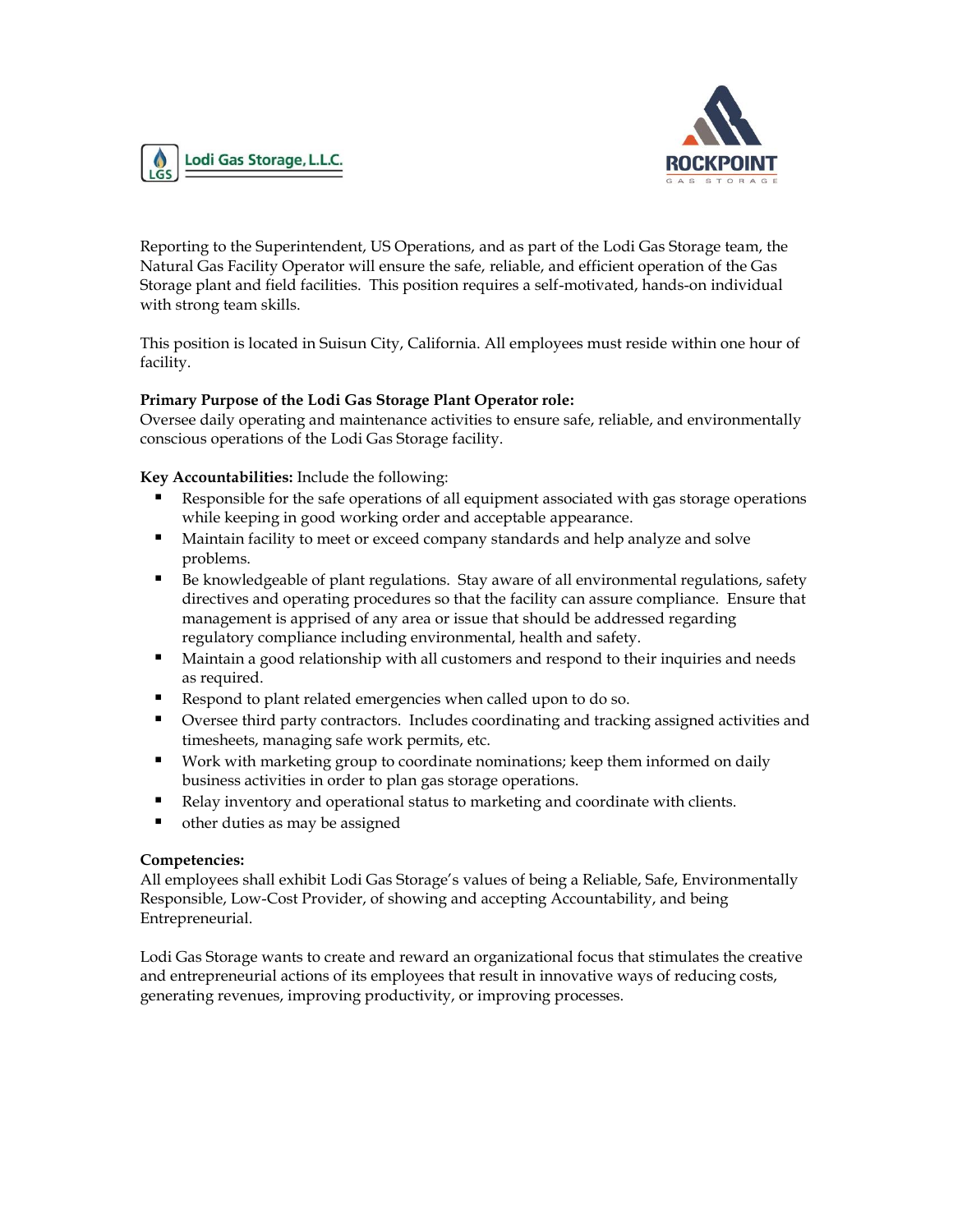Lodi Gas Storage employees must display the following competencies to be successful:

- Accountability Accepts responsibility for decisions and how decisions affect others,
- Safety/Environmental Understands and enhances the safety of our employees, our customers, and the public to protect the environment,
- Business Acumen Understands the broader financial implications of one's responsibilities and the link to the "bottom line" of Lodi Gas Storage's business,
- Communication and Feedback Shares information effectively, in the appropriate timeframe, as well as effectively using listening skills when working with others,
- Diversity Awareness Values and respects individual differences, while supporting an inclusive work environment,
- Entrepreneurial Spirit Operates as if Lodi Gas Storage was his/her own company,
- Problem Solving and Decision Making Organizes parts of a problem in a systematic and logical way in order to recognize relationships, identify alternative solutions, set priorities, and make sound decisions that align with Lodi Gas Storage's key values and guiding principles,
- Adaptability Managing Change Works efficiently in a constantly changing environment, demonstrating a willingness to learn, to take new and unique ideas, concepts, strategies, and approaches and apply them for positive results,
- Results Driven Continually improves performance, approaching work in ways that support the accomplishment of results and meeting/exceeding Lodi Gas Storage's performance objectives.

**Qualifications:** To perform this job successfully, an individual must be able to perform each essential duty satisfactorily. The requirements listed below are representative of the knowledge, skill, and/or ability required. Reasonable accommodations may be made to enable individuals with disabilities to perform the essential functions.

# **Education:**

**EXECUTE:** High School Diploma or equivalent required.

# **Experience:**

- 2+ years experience in gas storage operations, or similar plant operations desired.
- General knowledge or experience in gas plant operations is required.

# **Other skills, attributes, and abilities:**

- In order to be successful in this position, one must possess a strong mechanical aptitude and excellent analytical skills.
- This position requires someone who can work well under pressure and has a strong commitment to safety.
- Individuals must have the knowledge and ability to analyze and solve operational problems to be successful in this type of role. Good communication skills are required.
- Position is part of a 24 hour, 365-day operation. Subject to being on-call most of the year. Normal and extraordinary work circumstances may often require without advance notice overtime after hours, on weekends, and holidays.